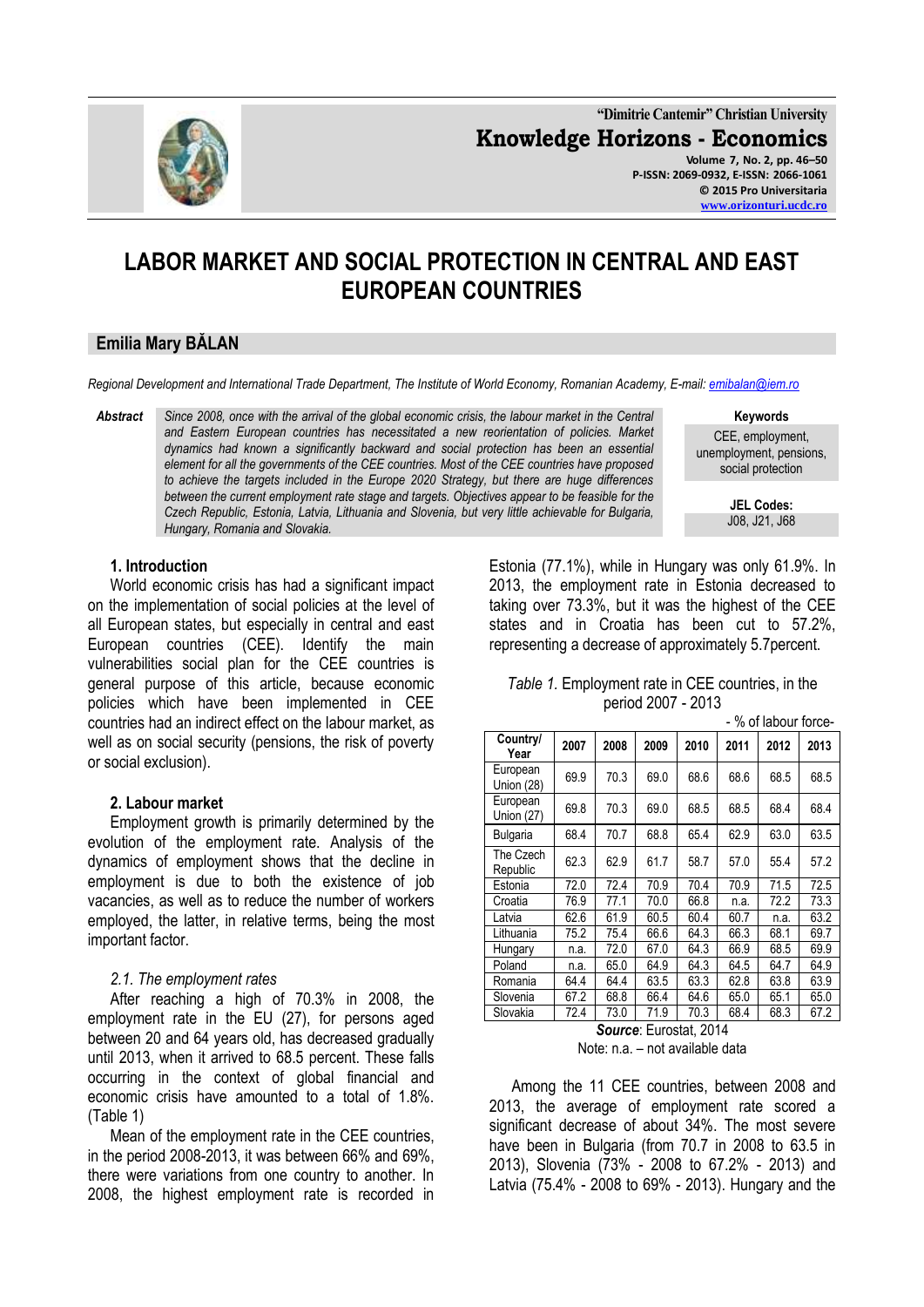Czech Republic have been the only CEE countries which have recorded increases in the employment rate: in Hungary from 61.9% in 2008 to 63.2% in 2013 and in the Czech Republic from 72.4% in 2008 to 72.5% in 2013.

Also, the rates of employment are lower in among women and older workers. In 2008, the employment rate of men has reached to 77.9% in the EU (27), in comparison with 62.8% for women. A comparison on a long-term basis shows that, while the employment rate of men, in 2013, was below the level corresponding recorded ten years ago (75.5% in 2003), there has been a significant increase of the proportion of women in total persons employed, from 58.7% in 2003, to 62.7% in 2013.

In the case of CEE countries, Estonia, Latvia, Lithuania, Latvia, the Czech Republic and Slovenia have exceeded media the employment rate for women in the EU (28), arriving in 2013 from a percentage of 70.1%, 68.6%, 67.7%, 63.8% and 63%.

Objective they Lisbon strategy have been achieved in the case Slovenia (66.5%), Estonia (65.9%) and Lithuania (65%) in terms of employment rates of women and for the Czech Republic and Slovenia with 70.3% and 70.4% respectively in terms of employment rates in total among persons aged 20 to 65 years.

In the future the level of employment is likely to increase slightly, in the main, as a result of the increase in gross domestic product (GDP) national asset. In 2013, the weighting the vacant jobs were approximately 1.5%, which represents a percentage approximately equal to the average of the end of the year 2010. Looking emphasis, in the medium term, there are several trends that will lead to a continuous increase in the number of jobs, especially in certain areas. For example, technological progress will create jobs in the ITC sector (it is estimated that up to 2015 will be holidays 900 thousands of specialists), while the phenomenon an aging population will determine, in spite of current constraints public health budgets, the increase in demand for workers in the field of health and medical services in the medium term (in 2012, the total number of persons employed in posts of medical care in the EU (27) had already almost 1 million). Also, greening economy may cause an increase in the number of jobs environmental (total number of employees increased from 2.4 million in 2000, from 3.0 million in 2008, expected 3.4 million in 2012). Other sectors based on high-technology industries, such as the transport industry, will require substantial commitment of the workforce with a qualification mid to top, in order to accommodate growth in the field of aviation and of the transport of passengers and the increase of the share of personnel in age which it is estimated that it would leave transport sector by 2020.

In these circumstances it might be asserted that, in order to reach targets Europe 2020 strategy, it is necessary that Member States commitments may farms to implement reforms in current economic circumstances. In many Member States there is a huge difference between the current state of the employment rate and the rate set for 2020. Objectives appear to be feasible for the Czech Republic, Estonia, Latvia, Lithuania and Slovenia, but very little achievable for Bulgaria, Hungary, Romania and Slovakia.

## *2.2 Unemployment*

The unemployment has reached to unprecedented levels in the European Union (28). After that, in the period 2003-2008, the unemployment rate has decreased by more than 2 percent, because of financial and economic crisis which has caused a serious deterioration of the situation. Between 2008 and 2013, the unemployment rate in the EU (28) increased from 7% to 10.8%. With a few exceptions, developments in the course of time have been more or less similar for the different groups of the labour market. First of all, the unemployment rate in rows of young is apparently more sensitive to economic situation in general. Secondly, once the crisis comes, there was an increase of unemployment among men than among women, because "sectors dominated by men" have been the most affected. This can be seen form the increase observed between the years 2008 and 2009 for total rate of unemployment, higher than for unemployment recorded for women. As regards structural differences, young people, low qualified workers and nationals of third countries are affected by higher levels of unemployment.

In 2013, total number of unemployed in the EU (28) amounted to about 26.3 million euros, out of which 4.4 million were in the countries ECE, which represents an average rate on total ECE countries of 11 %, with 0.2 % higher than the average for the EU (28). Between 2009 and 2013, economic crisis has had dramatic effects on the population in the Republic of Poland, which of all the 11 member ECE has recorded the largest number of unemployed persons, 1.5 million, at a rate of about 10 %. (Table 2)

*Table 2.* Unemployment rate in CEE countries, during the period 2007 - 2013 - % of labour force -

|                               |      |      |      |      |       | $100 - 190 - 191 - 190$ |      |
|-------------------------------|------|------|------|------|-------|-------------------------|------|
| Country/<br>Year              | 2007 | 2008 | 2009 | 2010 | 2011  | 2012                    | 2013 |
| European<br>Union (28)        | 7.2  | 7.0  | 8.9  | 9.6  | 9.6   | 10.4                    | 10.8 |
| European<br><b>Union (27)</b> | 7.2  | 7.0  | 8.9  | 9.6  | 9.6   | 10.4                    | 10.8 |
| Bulgaria                      | 6.9  | 5.6  | 6.8  | 10.3 | 11.73 | 12.3                    | 13.0 |
| The Czech<br>Rep              | 5.3  | 4.4  | 6.7  | 7.3  | 6.7   | 7.0                     | 7.0  |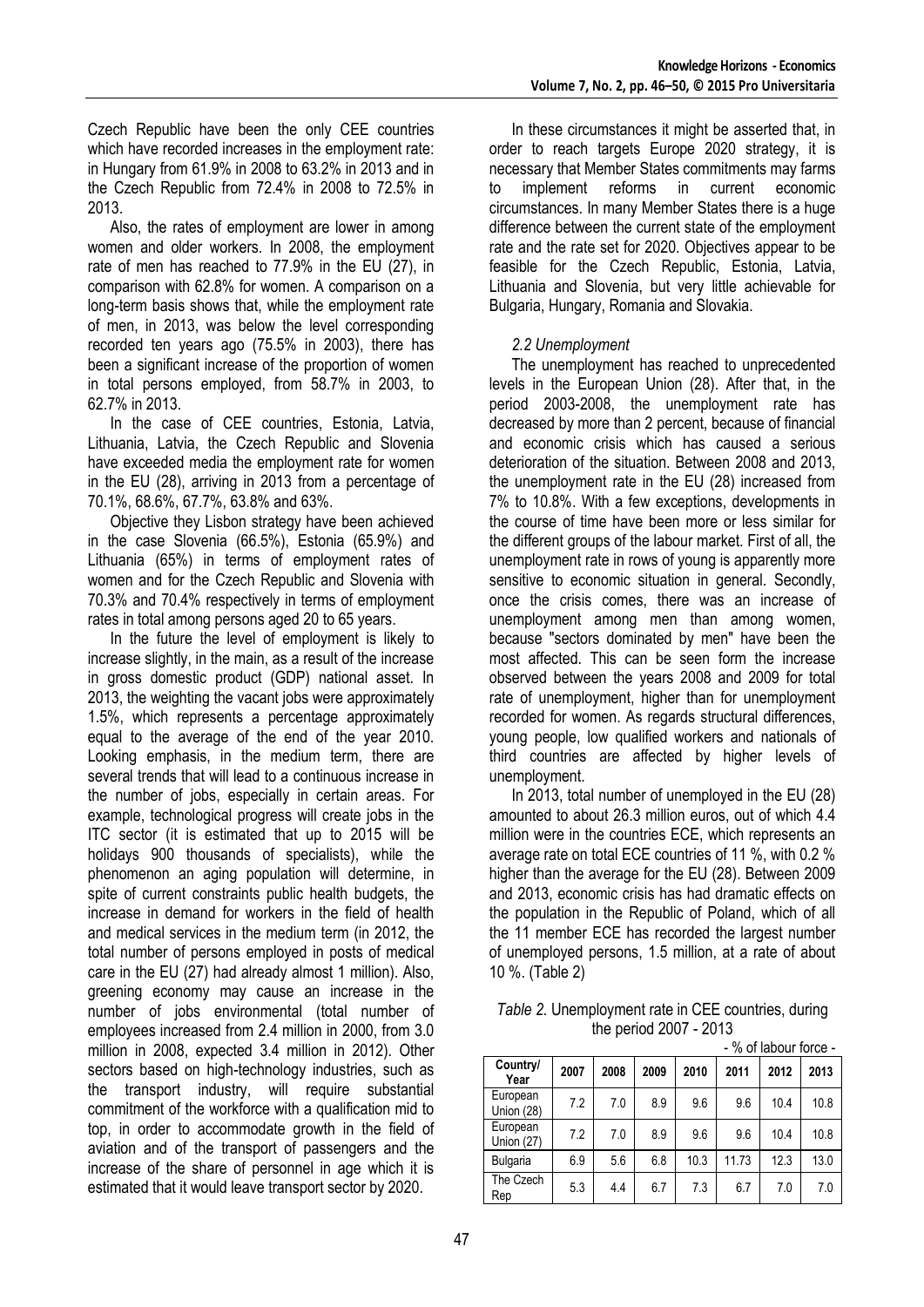| Country/<br>Year | 2007 | 2008 | 2009 | 2010 | 2011 | 2012 | 2013 |
|------------------|------|------|------|------|------|------|------|
| Estonia          | 4.6  | 5.5  | 13.5 | 16.7 | 12.3 | 10.0 | 8.6  |
| Croatia          | 10.0 | 8.9  | 9.6  | 12.3 | 13.9 | 16.1 | 17.3 |
| Latvia           | 6.1  | 7.7  | 17.5 | 19.5 | 16.2 | 15.0 | 11.9 |
| Lithuania        | 4.3  | 5.8  | 13.8 | 17.8 | 15.4 | 13.4 | 11.8 |
| Hungary          | 7.4  | 7.8  | 10.0 | 11.2 | 10.9 | 10.9 | 10.2 |
| Poland           | 9.6  | 7.1  | 8.1  | 9.7  | 9.7  | 10.1 | 10.3 |
| Romania          | 6.4  | 5.6  | 6.5  | 7.0  | 7.2  | 6.8  | 7.1  |
| Slovenia         | 4.9  | 4.4  | 5.9  | 7.3  | 8.2  | 8.9  | 10.1 |
| Slovakia         | 11.2 | 9.6  | 12.1 | 14.5 | 13.7 | 14.0 | 14.2 |

*Source*: Eurostat, 2014

Comparative analysis of the number of unemployment between 2003 - 2013 and 2008 - 2013, shows that in the first interval, the number of those without a job has had a decreasing trend in the most of the CEE member states, except in Slovenia and Croatia, and in the second interval, the number of unemployed people has increased. These aspects indicate that before the crisis of 2008 economic development has been present in all countries. In terms of unemployment, the crisis has had more negative effects in case for Slovenia, Bulgaria, Lithuania and Croatia.

Unemployment of long duration has been on the rise, because of the period long crisis. At the end of the year 2013, long-term unemployment has reached an absolute record of 7.3 million people in the EU (28), which represents 3.3% of the world's working population. In 2008, long-term unemployment has almost doubled, with increases in almost all CEE member states, except Lithuania (where rate has dropped from 2.4 percent in 2009, to 0.7% in 2013).

Unemployment among young people is maintained at very high levels. In 2013, the EU (28), unemployment among young people has exceeded 23.5 percent, increasing by 7.7 percent compared to 2008 and by 0.5 percent as compared to the previous year. There are noticeable differences between CEE members, 2013 figures ranging from 18.7 percent in Estonia and 18.9% in the Czech Republic, to 50% in Croatia and 33.7 % in Slovakia.

At the EU level (28), the proportion of young people who are not professional employees, who don't follow any educational program or vocational training, has continued to grow during the period 2008 to 2013. Thus, the rate of youth between the ages of 15 and 24 years old young people who are not professional employees and which does not follow any educational program or training has increased by 2.2 percent, from 10.8 percent in 2008, to 13% in 2013. In 2012, there was a new increase in the rate of duty on EU level, representing the level of 2003, 13.1%. In ECE countries have been recorded in the rate increases in all states, the biggest, there were recorded during the period 2008 to 2013 in: Croatia (9.5%), Romania (5.6%) and Bulgaria (4.2%) and to a lesser extent in Latvia (1.2%) and Lithuania (2.3%). The rates of young people who are not professional employees and are not any educational program or training are slightly higher for women than for men: 2013 EU average rates (28) have been 13.3% and 12.8%. Among men the largest quotas shall be recorded in Croatia (10.9%), Romania (6.7 %) and Bulgaria (6.5%), and n women in Croatia (8%), Romania (4.4%) and Hungary (4.1%). The phenomenon of young people who are not professional employees and do not follow any educational program or training is caused mainly by the increase in unemployment among young people and it is not necessarily the fact that they did not fulfil the conditions of employment.

#### **3. Social protection**

The social security systems of the Member States of the EU have been designed to manage risks related to, among other things, unemployment, disease, disability, different situations family, old age. Although Member States shall be responsible for the organization and financing their systems of social protection, the EU plays a particular role in coordinating national systems of social security, especially in matters relating to the movements of a European country to another.

Before 2009 year, the increase in social expenditure has been determined by the main costs of unemployment, but to a lesser extent, and other functions (in particular pensions and health) (Table 3). In general, after a peak in 2009, the growth rates of social costs were negative after this year. Social expenditure growth decreased in 2010, which is explained by the expiry of the measures and the budget pacing progressive loss of normal automatic stabilization in those countries that I know an economic recovery.

| Table 3. Public expenditure on social protection, |
|---------------------------------------------------|
| in CEE countries, between 2007 and 2012           |
| $-$ % of the GDP -                                |

| ושט טוויט ש            |       |      |      |      |      |      |  |  |  |
|------------------------|-------|------|------|------|------|------|--|--|--|
| Country/<br>Year       | 2007  | 2008 | 2009 | 2010 | 2011 | 2012 |  |  |  |
| European<br>Union (28) | n.a.  | 26.7 | 29.5 | 29.4 | 29,0 | n.a. |  |  |  |
| European<br>Union (27) | 26.1  | 26.7 | 29.6 | 29.4 | 29,0 | n.a. |  |  |  |
| Bulgaria               | 14.1  | 15.5 | 17.2 | 18.1 | 17.7 | 17.4 |  |  |  |
| The Czech<br>Republic  | 18.0  | 18.0 | 20.3 | 20.2 | 20.4 | 20.8 |  |  |  |
| Estonia                | 12.1  | 14.9 | 19.0 | 18.0 | 16.1 | 15.4 |  |  |  |
| Croatia                | n.a.  | 18.7 | 20.8 | 21.0 | 20.7 | 21,2 |  |  |  |
| Latvia                 | 11 73 | 12.7 | 16.9 | 17.8 | 15.1 | 14.0 |  |  |  |
| Lithuania              | 14.4  | 16.1 | 21,2 | 19.1 | 17.0 | 16.5 |  |  |  |
| Hungary                | 22.7  | 22.9 | 23.4 | 23.1 | 22.1 | 21.8 |  |  |  |
| Poland                 | 18.5  | 19.4 | 20.6 | 20.0 | 19.1 | n.a. |  |  |  |
| Romania                | 13.6  | 14.4 | 17.2 | 17.6 | 16.4 | 15.6 |  |  |  |
| Slovenia               | 21.3  | 21.4 | 24.2 | 25.0 | 25.0 | 25.4 |  |  |  |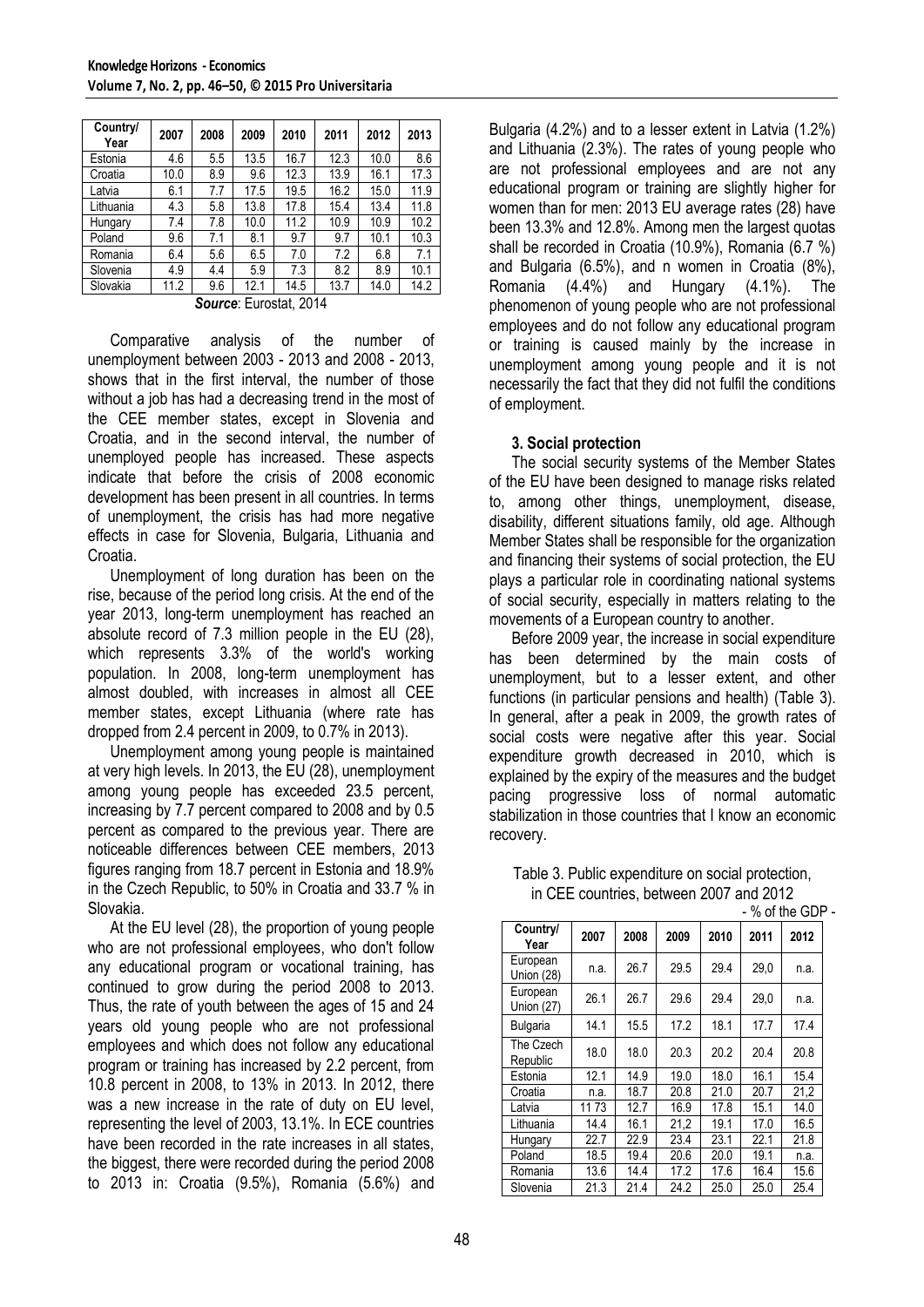| Country/<br>Year | 2007 | 2008 | 2009  | $\vert$ 2010 | $\vert$ 2011 | 2012 |
|------------------|------|------|-------|--------------|--------------|------|
| Slovakia         | 16.1 | 16.1 | 22.54 | 18.7         | 18.3         | 18.4 |
|                  |      |      |       | 0.011        |              |      |

*Source*: Eurostat , 2014 Note: n.a. – not available data

Crisis has affected cost structure for social protection. In some CEE countries have been significant increases in 2009 in areas (such as pensions and invalidity) in which the level of expenditure was already high results and associated with relatively weak on social level or in the field of employment. The biggest public expenditure on social protection as a percentage of GDP, in 2009 as compared to the previous year, have been recorded in the Baltic states (Lithuania - 5.1%, Latvia - 4.2% and Estonia - 4.1%), at the same time, in some countries, the level of expenditure has stagnated or even declined in areas such as health, social exclusion, the expenses relating to the dwelling or family.

In 2012 (the last year for which there are records), public expenditure on social protection were quite high, more than 20% of the GDP, in Slovenia (25.4%), the Czech Republic (20.8 %) and Croatia (21.2%).

### *3.1. Pensions*

Their expenses relating to pensions in the EU (28) were equivalent to 13% of the GDP in 2011, and in the CEE countries media was 10.1%. In 2012, the largest expenditure on pensions have been in Poland and Slovenia, approximately 11.6 percent of the GDP, and the three Baltic states have recorded the share the lowest (Lithuania - 7.7%, Estonia - 7.8% and Latvia - 8.2%). (Table 4)

In 2012, the cost for care of the elderly persons in the EU (28) represented 11.2 percent of the GDP, of which CEE countries have scored an average of almost 8%, from 10.1% in Slovenia, at 5.8% in Croatia. Expenditure allowance for care of the elderly care coverage, accommodation, as well as assist in carrying out daily tasks.

| Table 4. Public expenditure to the pensions in ECE |  |
|----------------------------------------------------|--|
| countries, during the period 2007 - 2012           |  |

|                        |      |      |      |      | - % of the GDP - |      |  |
|------------------------|------|------|------|------|------------------|------|--|
|                        | 2007 | 2008 | 2009 | 2010 | 2011             | 2012 |  |
| European<br>Union (28) | n.a. | 1270 | 13.1 | 13.0 | 13.0             | n.a. |  |
| European<br>Union (27) | 11.7 | 1270 | 13.1 | 13.0 | 13.0             | n.a. |  |
| Bulgaria               | 6.9  | 7.0  | 8.8  | 9.2  | 8.7              | 8.5  |  |
| The Czech<br>Republic  | 7.9  | 8.2  | 9.1  | 9.2  | 9.7              | 9.9  |  |
| Estonia                | 5.8  | 7.1  | 9.0  | 8.9  | 8.0              | 7.8  |  |
| Croatia                | n.a. | 9.5  | 10.4 | 10.7 | 10.6             | 10.7 |  |
| Latvia                 | 5.3  | 6.0  | 8.4  | 10.0 | 8.6              | 8.2  |  |
| Lithuania              | 6.6  | 7.4  | 9.6  | 8.5  | 7.7              | 7.7  |  |
| Hungary                | 10.5 | 11.0 | 11.1 | 11.0 | 11.1             | 9.6  |  |

|                                                    | 2007 | 2008 | 2009 | 2010 | 2011 | 2012 |  |  |  |  |  |
|----------------------------------------------------|------|------|------|------|------|------|--|--|--|--|--|
| Poland                                             | 11.5 | 11.5 | 12.4 | 11.9 | 11.4 | n.a. |  |  |  |  |  |
| Romania                                            | 6.4  | 7.6  | 9.4  | 9.4  | 9.2  | 8.8  |  |  |  |  |  |
| Slovenia                                           | 9.7  | 9.6  | 10.9 | 1173 | 11.4 | 11.6 |  |  |  |  |  |
| Slovakia<br>7.3<br>8.3<br>8.4<br>7.2<br>8.5<br>8.4 |      |      |      |      |      |      |  |  |  |  |  |
| Source: Eurostat. 2014                             |      |      |      |      |      |      |  |  |  |  |  |

Note: n.a. – not available data

*3.2. The risk rate of poverty and social exclusion*

In 2013, 122 million people or 24.5 percent of the total population EU (28) were threatened by poverty or social exclusion, a large proportion of which were women and children.

Moreover, 18.5% of European citizens (at least 1 senior citizen of 6) were faced with shortages materials in 2013. It is considered that half of these (8.9 % of the total population) is faced with severe shortages materials and cannot afford to pay for the products or services on which many it considers essential in order to lead a decent life in Europe, for example: heating adequate, cost savings to meet unforeseen expenditure, the washing machine, telephone, or automobile. In the poorest countries, the proportion exceeds 45%. In addition, around 10% of European citizens of working age live in families in which no works there. (Table 5)

Amid the economic crisis, the situation has worsened, while the EU considers it unacceptable in the twenty-first century. Therefore, one of the fundamental objectives of the strategy Europe 2020 is the removal of poverty below the threshold of at least 20 million people, by the end of the decade.

Between 2010 and 2013, the number of Europeans exposed to the risk of poverty and social exclusion has increased by 4.8 million (excluding Croatia), 24.4 % of the EU population (27). The proportion of the population exposed to the risk of poverty and social exclusion has increased, in particular in the CEE states which are most affected by economic crisis. The most of the CEE members have reported a drop in relative levels of poverty, exception made Bulgaria, Estonia, and Slovenia.

|                        |      |      |      |      |      | - % of total population - |      |
|------------------------|------|------|------|------|------|---------------------------|------|
|                        | 2007 | 2008 | 2009 | 2010 | 2011 | 2012                      | 2013 |
| European<br>Union (28) | n.a. | n.a. | n.a. | 23.8 | 24.4 | 24.8                      | 24.5 |
| European<br>Union (27) | 24.4 | 23.8 | 23.3 | 23.7 | 24.3 | 24.8                      | 24.4 |
| Bulgaria               | 60.7 | 44.8 | 46.2 | 49.2 | 49.1 | 49.3                      | 48.0 |
| The Czech<br>Republic  | 15.8 | 15.3 | 14.0 | 14.4 | 15.3 | 15.4                      | 14.6 |
| Estonia                | 22.0 | 21.8 | 23.4 | 21.7 | 23.1 | 23.4                      | 23.5 |
| Croatia                | n.a. | n.a. | n.a. | 31.1 | n.a. | n.a.                      | 29.9 |
| Latvia                 | 35.1 | 34.2 | 37.9 | 38.2 | 40.1 | 36.2                      | 35.1 |
| Lithuania              | 28.7 | 27.6 | 29.6 | 34.0 | 33.1 | 3275                      | 30.8 |
| Hungary                | 29.4 | 28.2 | 29.6 | 29.9 | 31.0 | 32.4                      | 33.5 |

*Table 5.* The Rate risk of poverty and social exclusion, In ECE countries, during the period 2007 - 2013